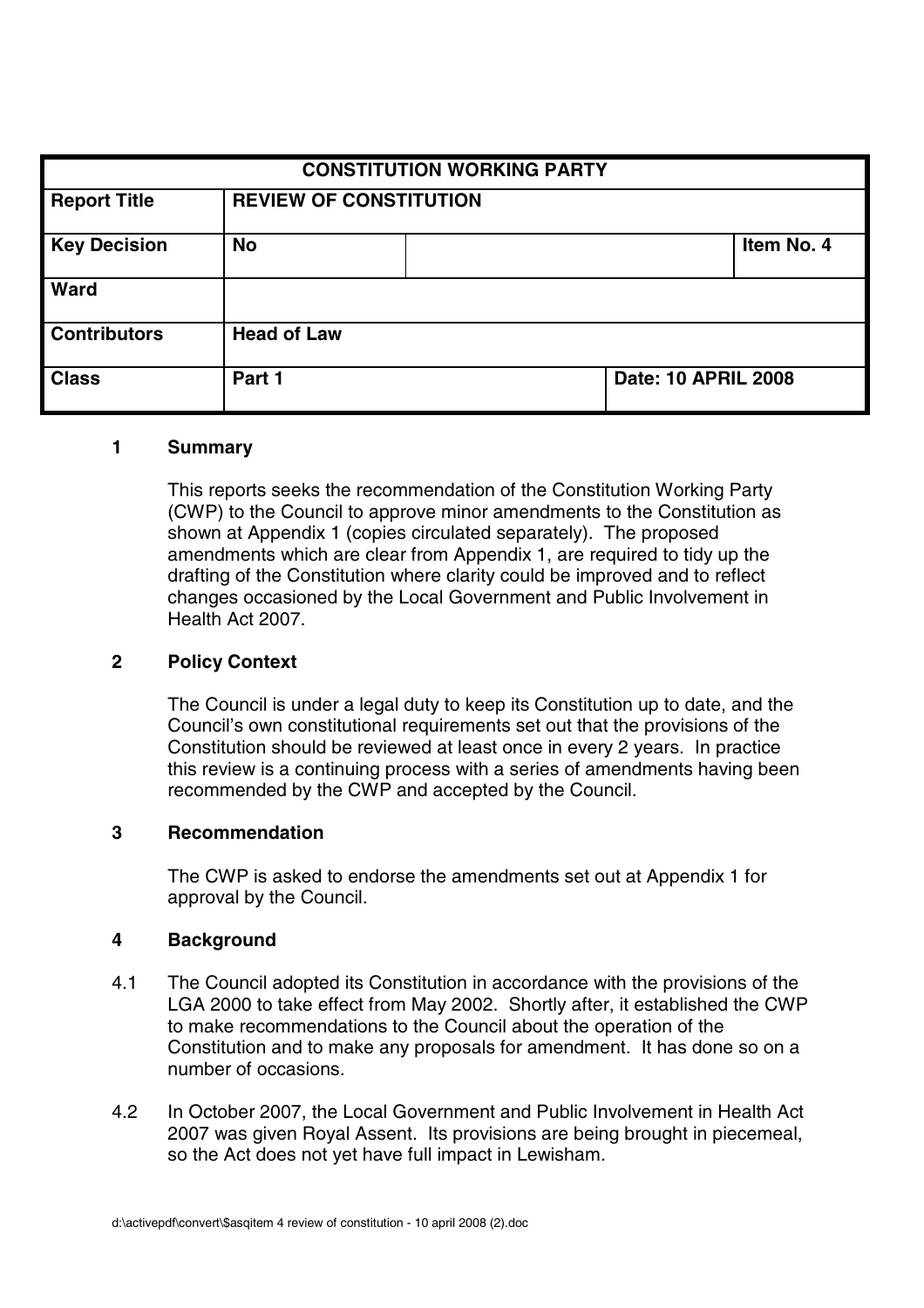4.3 However, two of the provisions which are now in force, will impact on the Lewisham Constitution and require amendments to be made. The first relates to the operation of the Standards Committee.

## Standards committee

- 4.4 Attached at Appendix 2 is a briefing that was considered by the Standards Committee in Lewisham in November 2007. It shows that the ethical framework in local government is to operate on a local level with the Standards Committee being the first point of reference for all complaints of breach of the Member Code of Conduct. Complaints will be assessed locally as to whether they fall within the remit of the Code of Conduct at all, and if so whether they should be investigated. If so, subject to a right of appeal, the Standards Committee will determine the complaint, unless it is one which is appropriate for referral to the Standards Board for England.
- 4.5 The criteria for such referrals are yet to be established by the Secretary of State, and the regulations about the conduct of business locally by the Standards Committee have at the time of writing yet to be made. Notwithstanding the lateness of the regulations and guidance, DCLG still intend that the new regime will be operative from  $1<sup>st</sup>$  May 2008. To enable the Standards Committee to operate in this new role, the terms of reference of the Committee should be amended to reflect its proposed new activities.
- 4.6 In addition the LGPIHA 2007 provides that applications for exemption from the political restriction provisions in the Local Government and Housing Act 1989 should in future be for the Standards Committee to determine. Previously, these were dealt with by an independent adjudicator, but their role is being abolished by the Act. Proposals to include this role in the Standards Committee Terms of Reference are also included at Appendix 1.

# Local Area Agreements

- 4.7 Under the LGPIHA 2007, the regime associated with Local Area Agreements is given a statutory basis for the first time. London Boroughs are amongst those authorities defined as "responsible authorities" for the LAA. "Partner authorities" include agencies such as the police, PCTs, fire authorities , TFL, NHS trusts, Arts Council, HSE etc.
- 4.8 Responsible and partner authorities are under a statutory duty to co-operate in the drafting of a local area agreement for approval by the Secretary of State. The draft must specify local improvement targets and state to which authority they relate. In drawing up the plan, the authority must have regard to the community strategy and in exercising functions the Council must have regard to its local improvement targets.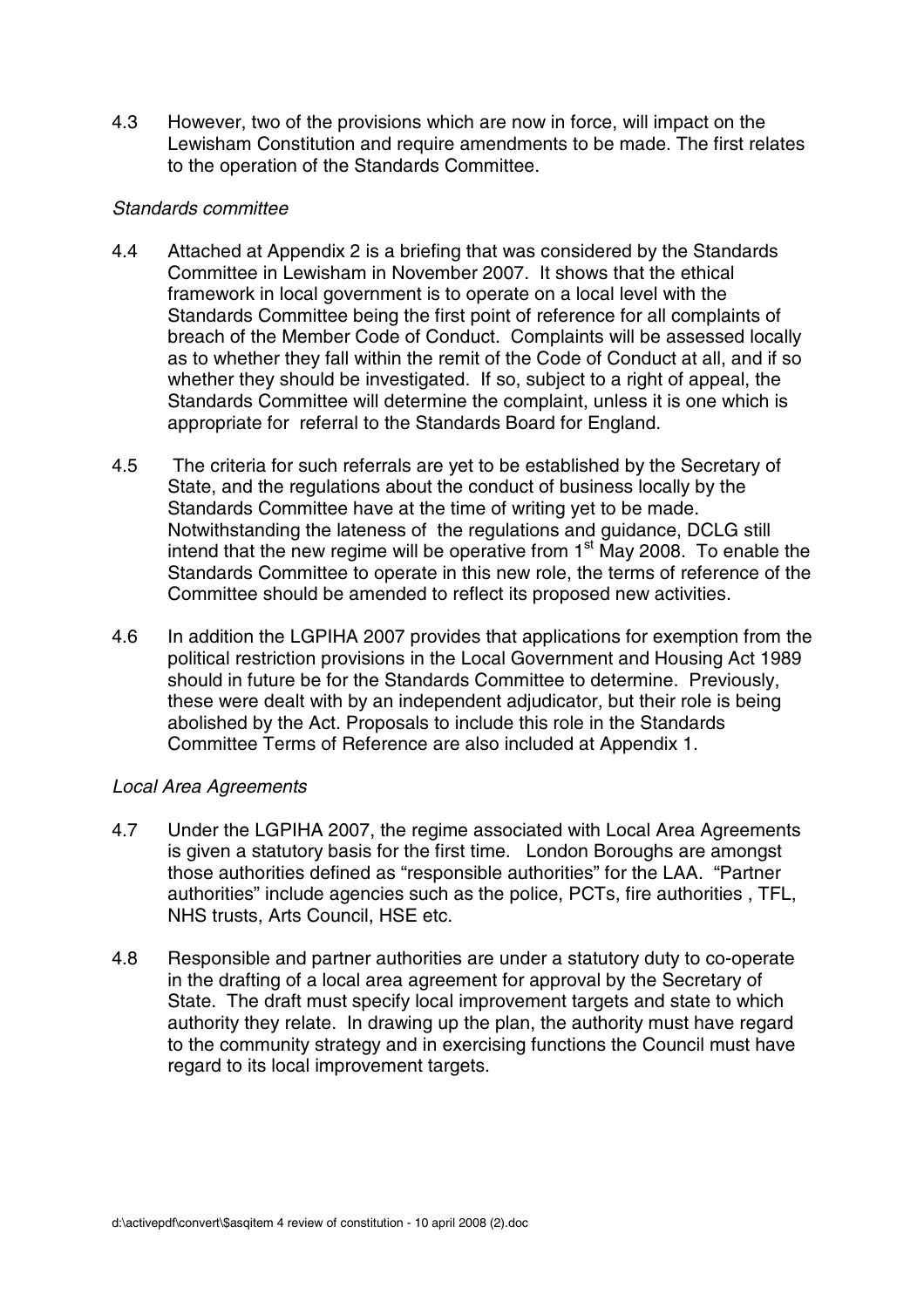- 4.9 Targets may be designated by the Secretary of State. Where this happens, the target may not be changed save with the approval of the Secretary of State. Other local improvement targets may be changed following consultation with the partners to whom it relates.
- 4.10 The Secretary of State has the power to issue directions in relation to the drafting of LAAs, and such a direction was issued on  $5<sup>th</sup>$  March 2008. It requires authorities to submit the draft LAA to the Secretary of State by 31<sup>st</sup> May this year. The direction also informs authorities that new regulations have been issued (SI 2008/516) effective from 31<sup>st</sup> March 2008 that the functions relating to the preparations, submission and modification of the LAA is a local choice function.
- 4.11 In legal terms this means that they become functions which may be (but need not be) the responsibility of the Executive. This means that full Council has to decide whether it is to be for the full Council to adopt the draft LAA prior to submission to the Secretary of State, or whether this should be a matter for the Mayor. Once this decision has been made, it will be included in the Council's Constitution and will remain in force unless and until it is amended.

# Implications of delegation options

- 4.12 The LAA is a detailed document, concerned with % improvements as targets, heavily numbers based and steeped in detail. It is not the stuff of debate for the Council Chamber. It is suggested that if the power to approve the draft plan for submission to the Secretary of State is reserved to full Council, the preparation of the draft plan and the proposal of it to Council is delegated to the Mayor
- 4.13 The LAA and targets in it are often the subject of intense, delicate, negotiation between the Council and its partners through the LSP. Though the Council is the lead partner in the development of the plan, the legal requirement is to do so in co-operation and consultation with other agencies. The scope for the Council to move outside a position agreed between the parties whilst possible is extremely limited in practice.
- 4.14 As Chair of the LSP, the Mayor is in an ideal position to ensure that the Council's position is reflected in negotiations with the LSP partners
- 4.15 Timescales are extremely tight for sign off of the draft plan for submission to the Secretary of State, requiring submission to a Council meeting (particularly if the Mayor is to make a subsequent recommendation to the Council for approval.)
- 4.16 It might be said that sign off by full Council would demonstrate commitment by the Council as a whole to the draft LAA, despite the limited scope for the Council to amend it against the partners' wishes.